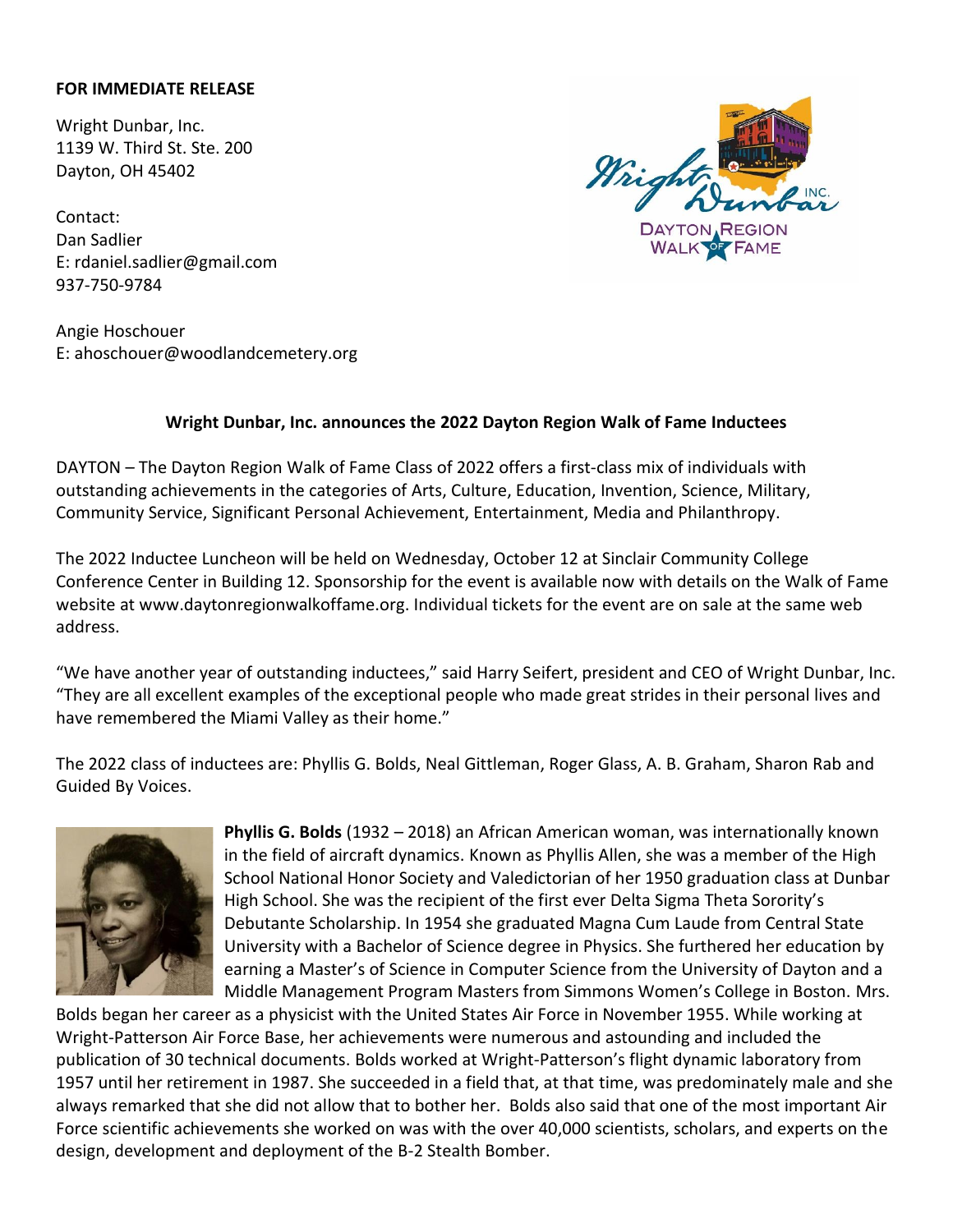

**Neal Gittleman** (1955 - ) Artistic Director and Conductor of the Dayton Philharmonic Orchestra, has given the Dayton region a world-class orchestra and educational programming for almost three decades. One of his initiatives was the development of the Stained Glass Concert Series which brings the orchestra to Dayton's African American community through concerts at neighborhood churches and in conjunction with the church's choir. Mr. Gittleman was a supporter and leader in the merger of the Dayton Philharmonic, Dayton Ballet, and Dayton Opera into the Dayton Performing Arts Alliance. The merger significantly broadened those organizations' reach and

offerings through collaborative efforts. Gittleman initiated the SPARK program (School Partners with Artists Reaching Kids) which integrates the orchestra's musicians with eight area schools' musical curriculum. Although Mr. Gittleman has spent the last 27 years in Dayton, he has conducted many of the country's leading orchestras including the Philadelphia Orchestra; the Chicago, San Francisco, Minnesota, Phoenix, Indianapolis, San Antonio, and Omaha Symphony Orchestras; and the Buffalo Philharmonic. He has also conducted in Germany, the Czech Republic, Switzerland, Japan, Canada, and Mexico.



**Roger Glass** (1942 - ) is a pillar of the Dayton business and philanthropic community. As president and CEO of Marion's Piazza, his focus on quality and consistency has created a recipe for success that has earned both national and local recognition. He is a caring leader serving as a mentor and guide to junior employees and is generous with his time and his investment in people. Glass was a founding board member of AIDS Foundation Dayton, later AIDS Resource Center Ohio, now Equitas Health, and championed the rights and dignity of those affected by HIV/AIDS from the early 1980s on. He has been instrumental in creating an organization that focuses on care support, funding, and education for those living with the disease. Mr. Glass is an ardent supporter of

Chaminade Julienne High School and the University of Dayton, serving on boards and fundraising committees for the former. Glass believes in the power of learning and his business acumen provides vision, structure, and direction for the non-profits he serves. He also is a frequent supporter of numerous local arts organizations. His philanthropy in Dayton is not for any recognition but is truly a gift of sincerity and from the heart.



**A.B. Graham** (1868 – 1960) a native of Champaign County, Ohio is considered the founding father of 4-H programs which serve youth in rural, suburban and urban communities in every state in America. In 1902 Graham began holding Boys and Girls Agriculture Club meetings in the basement of a building in Springfield, Ohio. These meetings were the precursor to 4-H. In 1905 Mr. Graham became the first superintendent of Agricultural Extension at The Ohio State University. He would later serve in the Extension office in Farmingdale, NY and nationally in Washington D.C. as the Federal Extension Director. It was the Extension Service development that made it possible for the "agricultural clubs" to be unified and nationalized as the official

4-H program in 1916. Graham was an enthusiastic teacher of values of rural and farm living. Graham High School in St. Paris, Ohio is named for him.